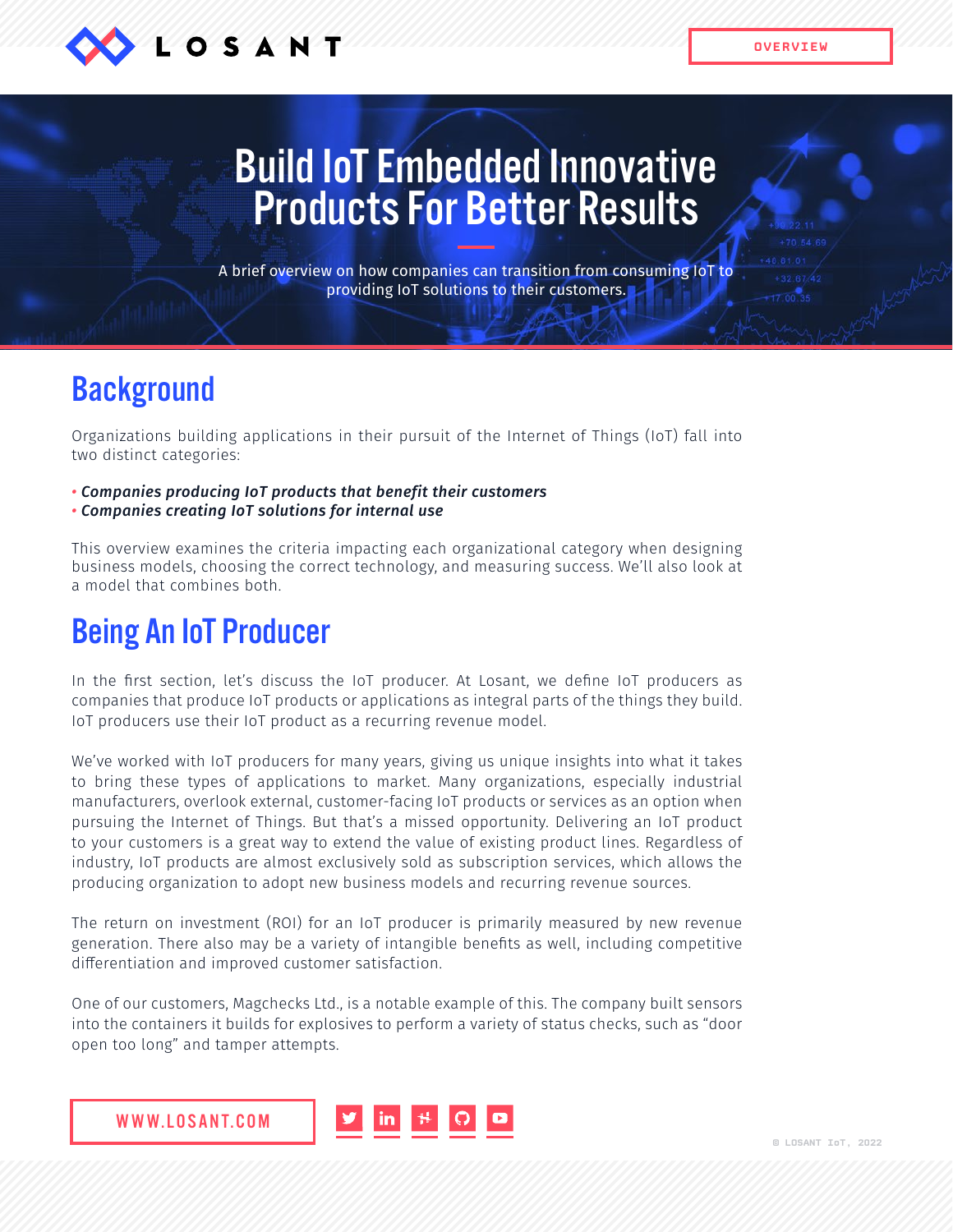

Externally facing IoT products are consumed by users external to the provider organization, -- typically that organization's customers. Because these services are customer-facing and the customers are likely paying money for those services, the expectation for quality is high. While off-the-shelf dashboards and business intelligence (BI) tools may solve internal needs, they typically cannot deliver the flexibility required to build the highly customized and branded experience required to meet customer expectations.

The tenancy model for a customerfacing IoT product is far more complicated than an internal application. Customer-facing IoT products are multi-tenant, where each tenant is represented by one of the producer's customers. A multi-tenant application requires additional security, with device and data isolation, so one tenant can never see information owned by any other tenant.

In developing customer-facing IoT products, most of the data presentation and multi-tenant complexity lies within the



producing organization's chosen IoT platform. Today, however, few IoT platforms are designed to deliver multi-tenant, customer-facing applications. In fact, nearly all IoT platforms are designed to solve only internally facing problems. Therefore, organizations that want to generate revenue with the IoT applications should ensure their platform of choice can easily deliver customer-facing applications that include multi-tenancy protections. The Losant solution we've created for producers is called Experiences, which is designed to deliver highly customized and multi-tenant IoT products to any number of end users and customers.

*Losant Experiences help companies like NimbeLink quickly and easily view and monitor their IoT assets in a clean and easy-to-navigate graphic visual environment. NimbeLink has integrated Experiences with its proprietary cloud platform that collects and stores data for its asset-tracking solution.*

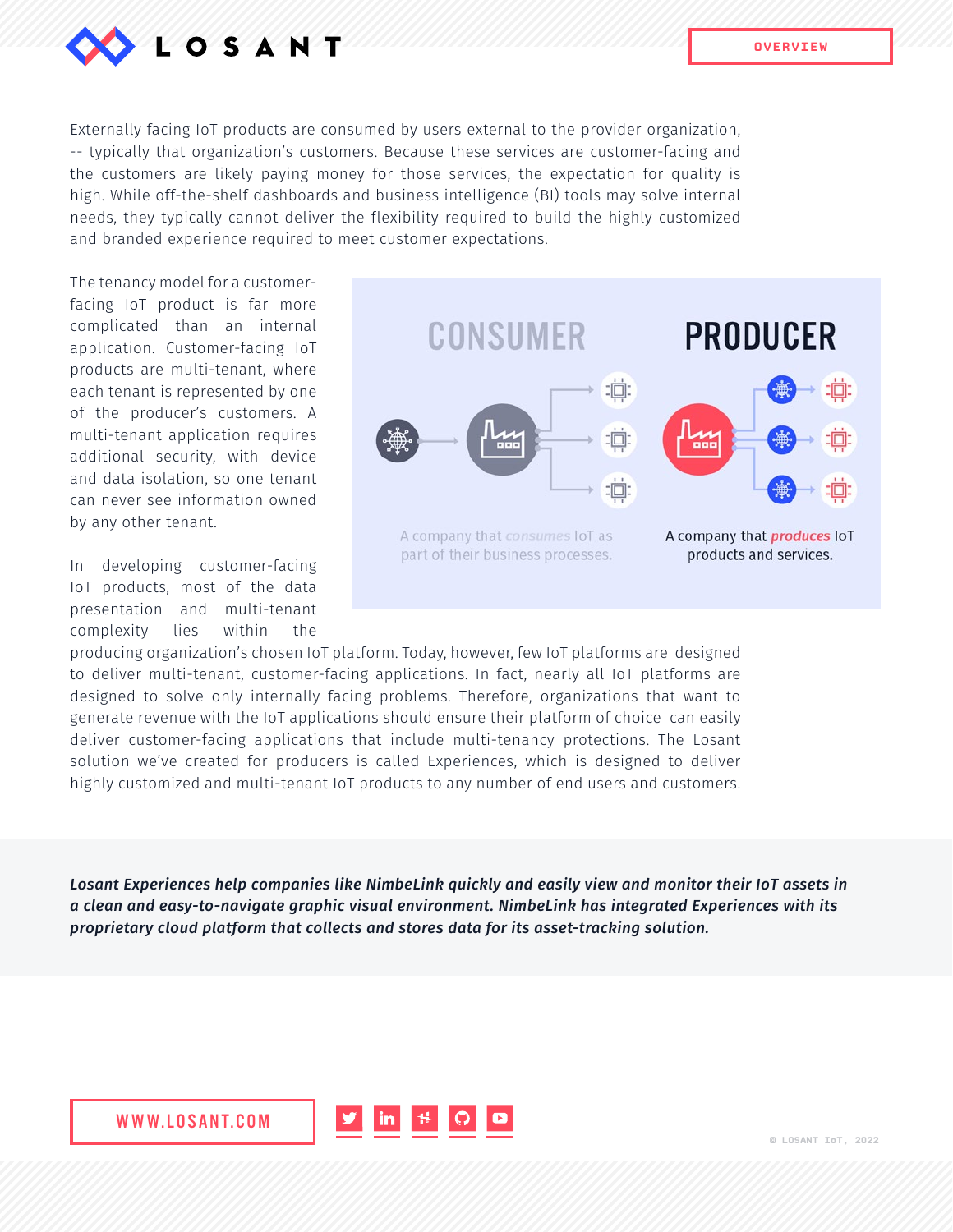

#### Cost-Saving IoT Applications Easily Built With One Platform

For this section, let's take a closer look at the IoT consumer model, which is how we refer to companies that consume IoT as part of their own internal business processes. For these companies, the IoT applications they use help the company better optimize its own internal business processes and cut costs. The solutions they use are typically either developed internally or by an outside IoT producer. In this discussion, I will focus exclusively on IoT consumers that develop their own internal applications.

When we think about industrial IoT, smart manufacturing, and smart environments, in most cases the internal applications are created for and by the IoT consumers – the companies themselves. The return on investment (ROI) for IoT consumers includes reduced risk, reduced cost, improved efficiency, and resource optimization.

For a good example of how one company is making this IoT model work, read our Clark Construction case study here, which looks at a construction company's efforts to mitigate water damage on its job sites.

In the IoT consumer model, the only users are employees so internal IoT applications are much more flexible when it comes to data presentation.

Off-the-shelf dashboards and business intelligence (BI) tools can generally suffice in meeting the data visualization requirements. In fact, the user interface accounts for one of the primary differences when compared with a customer-facing IoT product created by an IoT producer. When providing an IoT product to customers, the customer expects a user interface that is tailored to the use case and the problem being solved.

Internal IoT applications also have a simplified tenancy model when compared to external IoT products since there is usually only one tenant -- the organization itself. That single tenant may have many users (employees) with various levels of access, but a single-tenant architecture is much easier to implement.

Because internal IoT applications have an easier tenancy model and more flexible data visualization requirements, there are more choices when it comes to the IoT platform that will function as the application's software foundation. Organizations moving forward with this model should evaluate platforms in terms of ease of use, industrial connectors, edge computing, and which one will get their solutions into production the fastest.

*At Losant, we took a low-code approach to edge computing, data visualization, and business intelligence. Our workflows and dashboards are drag-and-drop, which greatly reduces the complexity and increases the agility for application development. This allows even non-developers within an organization to successfully deliver internally facing applications.*

WWW.LOSANT.COM